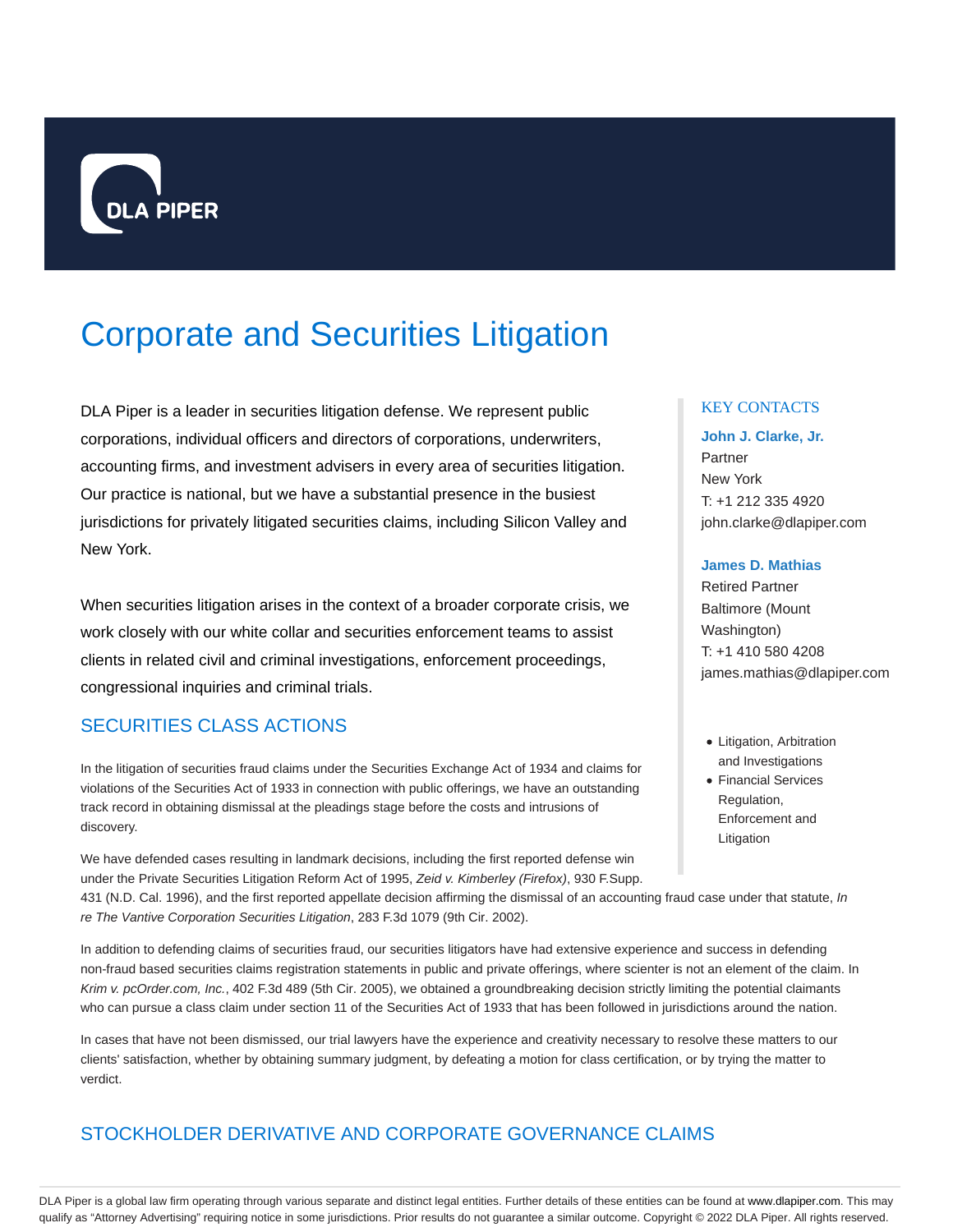We regularly defend stockholder derivative lawsuits and actions asserting claims of breach of fiduciary duty against corporations, limited liability companies, partnerships, and their directors, officers and managers.

Lawyers in our office in Wilmington, Delaware regularly defend these actions in the Delaware courts making us one of the few international firms that can provide such onestop representation in this important jurisdiction. Beyond Delaware, however, we have corporate governance litigators with deep knowledge of the corporate laws of other US jurisdictions under which large numbers of businesses are organized, including California, Maryland, Massachusetts and New York.

We advise boards of directors on the complex issues they must address when a derivative claim is asserted. We help directors understand whether a stockholder derivative claim is a corporate asset that should be pursued or a strike suit that represents a potential drain on corporate assets and management attention.

Our experience in stockholder derivative litigation also enables us to coordinate the defense of derivative claims asserted in conjunction with claims of alleged securities fraud.

# SECURITIES ENFORCEMENT

Securities litigation often is accompanied by investigations and enforcement proceedings brought by the SEC, the Department of Justice or self-regulatory organizations. We regularly assist our clients in formal and informal government investigations, enforcement proceedings, internal investigations and congressional and grand jury proceedings. We apply our experience and judgment to determine whether such actions call for a cooperative approach or a more aggressive strategy. When litigation is necessary and advisable, we have the experience to get results.

We staff multi-faceted matters with experienced lawyers, including securities class action professionals, former federal prosecutors and former enforcement staff from the SEC. Our experience enables us to guide clients through each phase of a matter as regulatory proceedings evolve into civil litigation. Our cohesive, integrated teams ensure that clients are defended on many fronts consistently and simultaneously.

# **EXPERIENCE**

# SECURITIES CLASS ACTIONS

- Represented a leading aerospace and defense contractor in consolidated securities and derivative litigation in the Southern District of New York. We obtained dismissal of the stockholder derivative action and, after intensive litigation relating to allegations falsely attributing to a confidential witness, we negotiated a favorable settlement of the related securities class action
- Representing a wireless communications company in a securities action pending in the Southern District of California alleging accounting improprieties and inadequate internal controls
- Representing a mobile services company and related individuals in a securities class action in the Western District of Washington and in related state court stockholder derivative action. After we prevailed on a motion to dismiss the securities class action, the stockholder derivative action was voluntarily dismissed
- Represented multiple US-listed companies with operations in China and their officers and directors as well as underwriters in securities class actions involving allegations of violations of the Securities and Exchange Act of 1934 and the Securities Act of 1933
- Representing the underwriters in related class actions in the Southern District of New York and the Northern District of Alabama asserting securities violations in connection with three securities offerings by a large insurance company that is based in New York
- Representing a network equipment company in a securities class action pending in the Southern District of California alleging accounting improprieties and fraud in connection with a secondary offering
- Representing the underwriters in consolidated class actions in the Western District of Oklahoma concerning statements in securities offerings and other filings by an oil and gas exploration company and related royalty trusts
- Represented the former chief executive officer of a government sponsored enterprise in consolidated securities class actions in the Southern District of New York asserting claims for securities law violations after the enterprise was placed in government conservatorship
- Represented the underwriters in a class action asserting claims based on alleged misstatements and omissions in the registration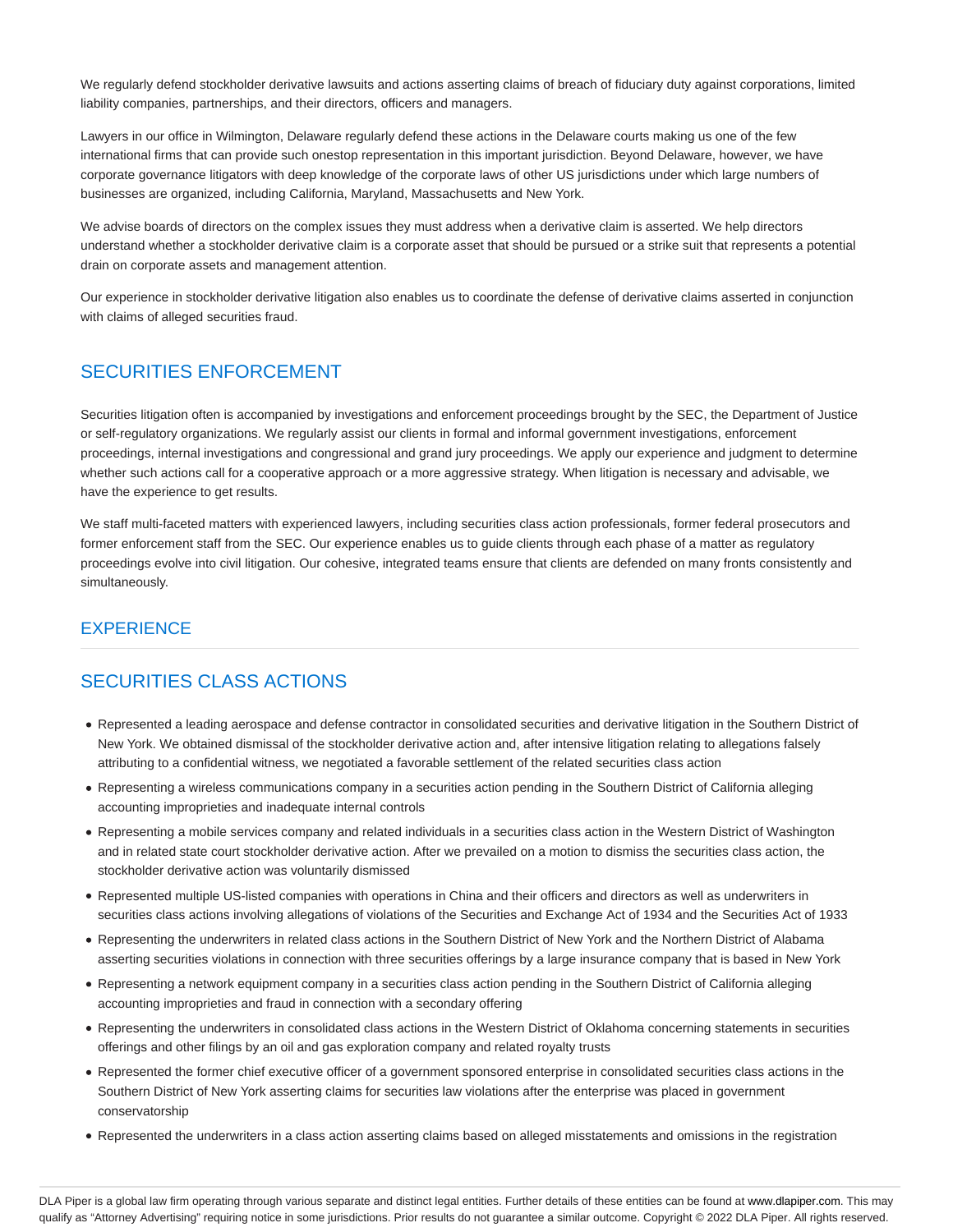statement for an offering by a large regional bank holding company of trust preferred securities. The court dismissed the action with prejudice after plaintiffs' misrepresentation of information allegedly provided by a confidential witness was revealed

- Represented one of the world's largest financial institutions in multi-district litigation involving allegations of late trading and market timing in the mutual fund industry, in the District of Maryland Defense of investment advisors in a number of actions throughout the United States asserting claims for purported "death spiral" securities fraud, including a number of actions in which we obtained dismissal of plaintiffs' complaints
- Representing one of the nation's largest homebuilders and several individual officers in a consolidated action asserting claims for securities fraud in the Northern District of Texas

# SECURITIES ENFORCEMENT

- Representing the former CEO of a publicly traded utility company in a trial alleging criminal violations of the federal securities laws, resulting in a deadlocked jury
- Representing a former securities trader under allegations of securities fraud, TARP Fraud, and making false statements to the United States government
- Representing the former CFO and general counsel of a public company in an SEC investigation involving alleged accounting improprieties
- Representing the former general counsel of a public company in SEC action and grand jury investigation involving alleged accounting improprieties
- Representing a multinational issuer in SEC, congressional and Department of Justice inquiries, and in related securities class actions filed in the Southern District of New York, arising from a financial restatement
- Representing a former fund manager of a major mutual fund company in investigations and civil litigation relating to alleged markettiming trading in mutual fund shares
- Representing a broker-dealer in investigations by the New York Attorney General and the SEC concerning market timing and after-hours trading in shares of open-end mutual funds
- Representing a brokerage firm in a FINRA investigation of the Association's trade reporting rules
- Representing a former COO and CFO of a public company in investigations by the SEC and a grand jury into alleged violations of the Foreign Corrupt Practices Act
- Representing a corporate officer in an SEC investigation of possible Investment Company Act violations. Although the SEC took action against other officers, it took no action against our client
- Representing an issuer under SEC investigation regarding MD&A disclosures. After presentation to SEC staff, the matter was closed with no action
- Representing an issuer in a NASDAQ delisting inquiry, in which the delisting panel granted our client an exception to listing requirements which permitted it to execute transactions that brought it back into compliance

### **INSIGHTS**

# **Publications**

**Blockchain and Digital Assets News and Trends**

### 16 June 2022 BLOCKCHAIN AND DIGITAL ASSETS NEWS AND TRENDS

Responsible Financial Innovation Act, the new proposed crypto regulation bill, provides some clarity on tax issues.

**Jarkesy v SEC: Fifth Circuit vacates SEC decision – latest case questioning constitutionality of the ALJ process**

1 June 2022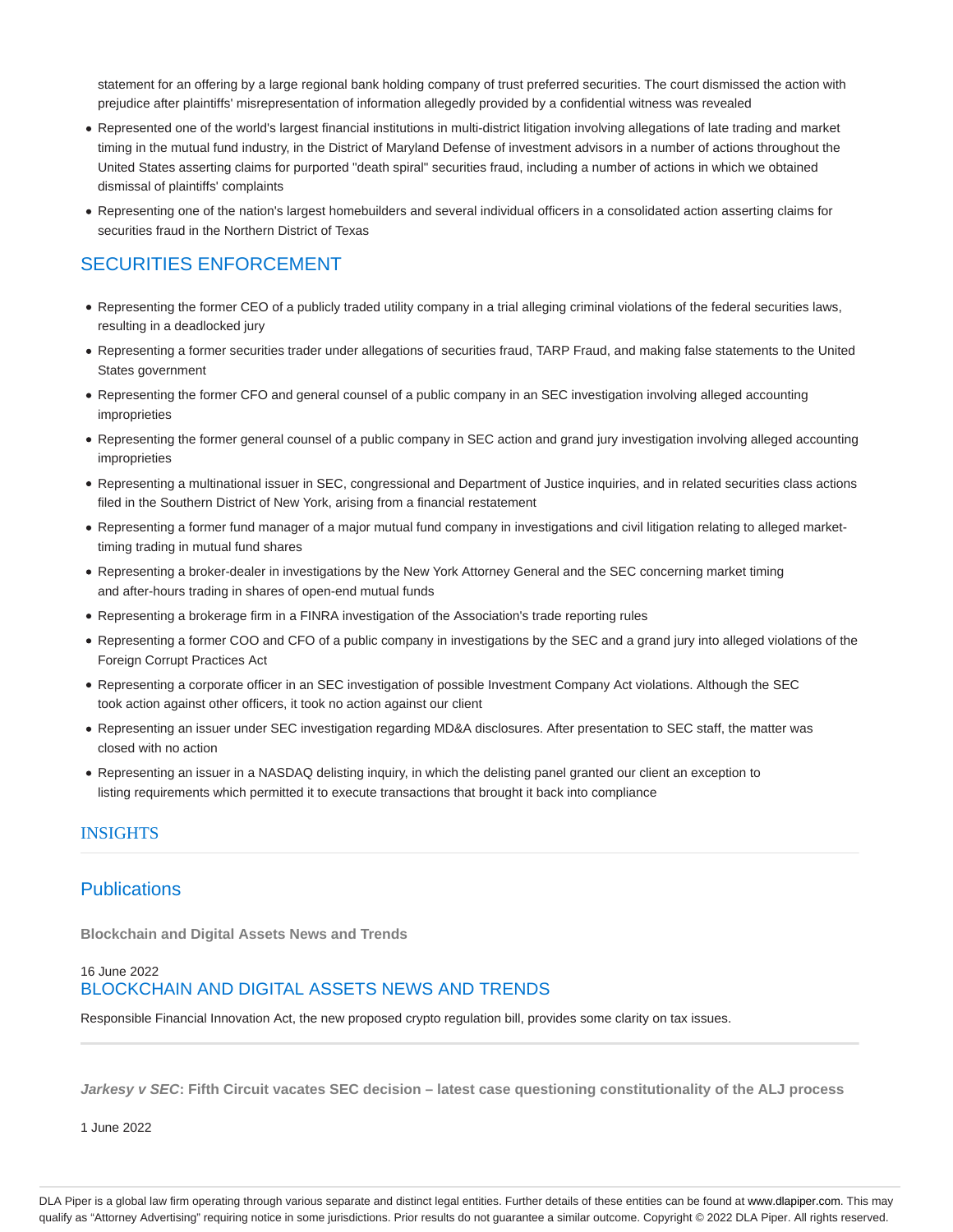This case and others now moving through the courts tee up some important issues for those facing SEC administrative enforcement proceedings.

**Blockchain and Digital Assets News and Trends**

# 23 May 2022 BLOCKCHAIN AND DIGITAL ASSETS NEWS AND TRENDS

OECD releases public consultation document on crypto tax reporting in effort to increase transparency.

**California court approves enforcement of federal forum selection provision for Securities Act claims: Practical implications of Wong v. Restoration Robotics**

#### 12 May 2022

Even if Delaware (or another state) allows its domestic corporations to adopt federal forum provisions, it will be up to courts in other states to enforce those provisions.

**Thrills, spills and poison pills – An Australian legal perspective on Musk's latest battle**

#### 26 April 2022

Enigmatic billionaire, Elon Musk, has a rocky history with US corporate law and regulators. Just the other day a US judge ruled his 2018 Tesla 'take-private' tweet was misleading. Now, in his latest headline grabbing corporate play, Musk has taken aim at his social media platform of choice, Twitter, and in doing so, has brought into focus fundamental questions about the proper role of a company's board.

**SEC's "shadow trading" theory defeats motion to dismiss insider trading complaint**

1 February 2022

A significant expansion of the potential scope of insider trading enforcement under federal securities laws.

**MultiPlan decision focuses scrutiny on SPAC merger disclosures**

14 January 2022

Organizers of SPACs and participants in de‑SPAC transactions should bear in mind the court's comments in their dealings and disclosures.

**Blockchain and Digital Assets News and Trends**

# 22 November 2021 BLOCKCHAIN AND DIGITAL ASSETS NEWS AND TRENDS

Infrastructure bill, including crypto "broker" rules, becomes law.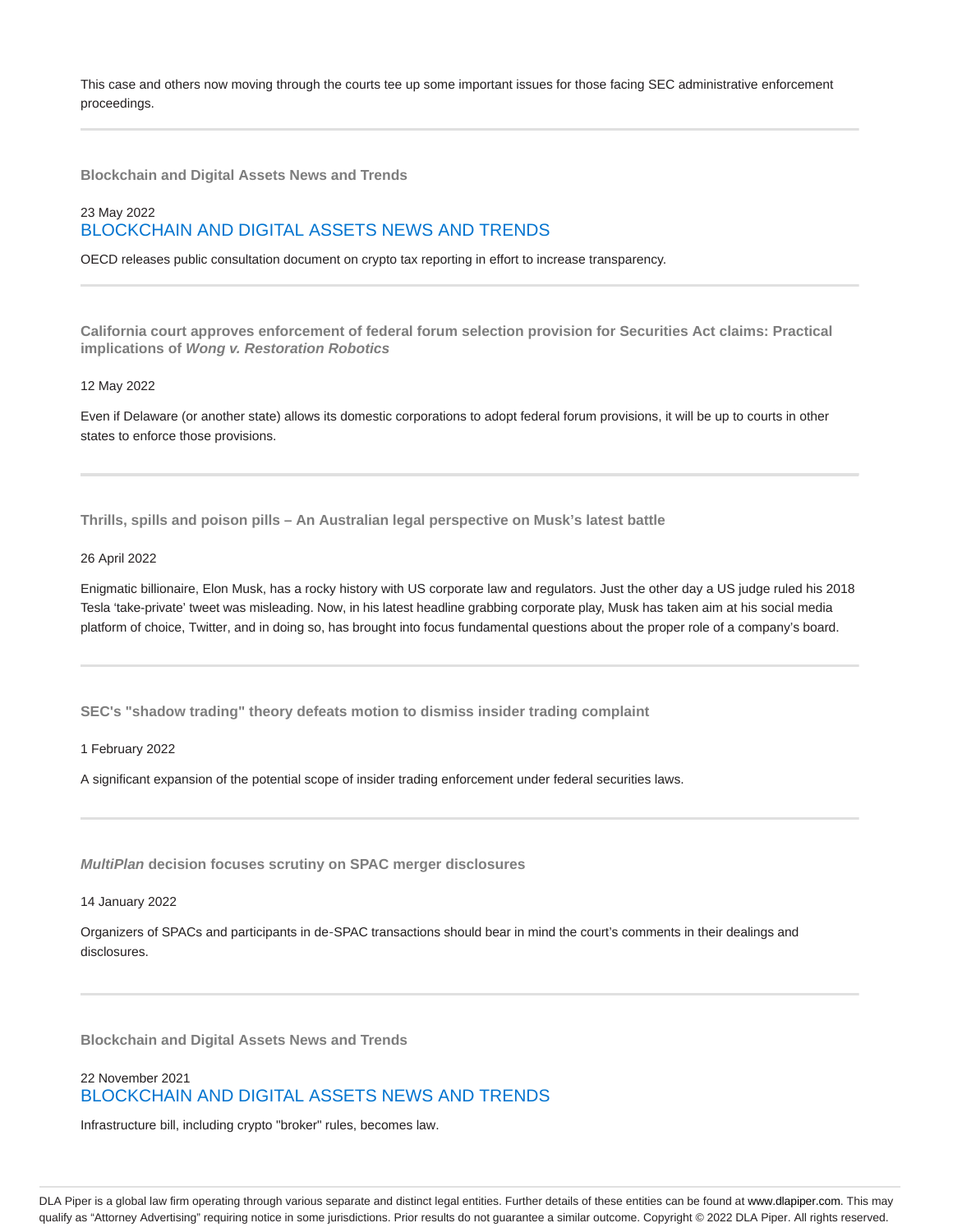**In Goldman Sachs decision, Supreme Court expands methods for challenging class certification in securities fraud cases**

23 June 2021

The decision is a significant holding for securities fraud defendants.

**Blockchain and Digital Assets News and Trends**

### 21 June 2021 BLOCKCHAIN AND DIGITAL ASSETS NEWS AND TRENDS

Biden tax plan spotlights cryptocurrency transactions; FTC announces spike in cryptocurrency investment scams; El Salvador is first country to adopt bitcoin as legal tender.

**Blockchain and Digital Assets News and Trends**

# 20 May 2021 BLOCKCHAIN AND DIGITAL ASSETS NEWS AND TRENDS

SEC issues Staff Statement on investments in the bitcoin futures market, plus latest legal developments governing the use and acceptance of blockchain technology, smart contracts and digital assets.

**SEC issues Staff Statement on investments in the bitcoin futures market**

20 May 2021

The Statement signals that the SEC will continue to proceed cautiously in approving any proposed bitcoin ETFs and that funds and advisers should expect increased scrutiny.

**SEC focus on SPACs: Key takeaways from recent SEC statements and enforcement activity**

28 April 2021

The SEC's attention to SPACs is not surprising given the explosion in SPAC IPOs in 2020 and the first quarter of 2021.

**SEC Commissioner Peirce issues revised token safe harbor proposal**

23 April 2021

The proposed rule provides two paths to an exit that would allow the company to keep operating without registration of the tokens.

**US Supreme Court clarifies scope of specific personal jurisdiction over corporations: Ford Motor Co. v. Montana Eighth Judicial District**

12 April 2021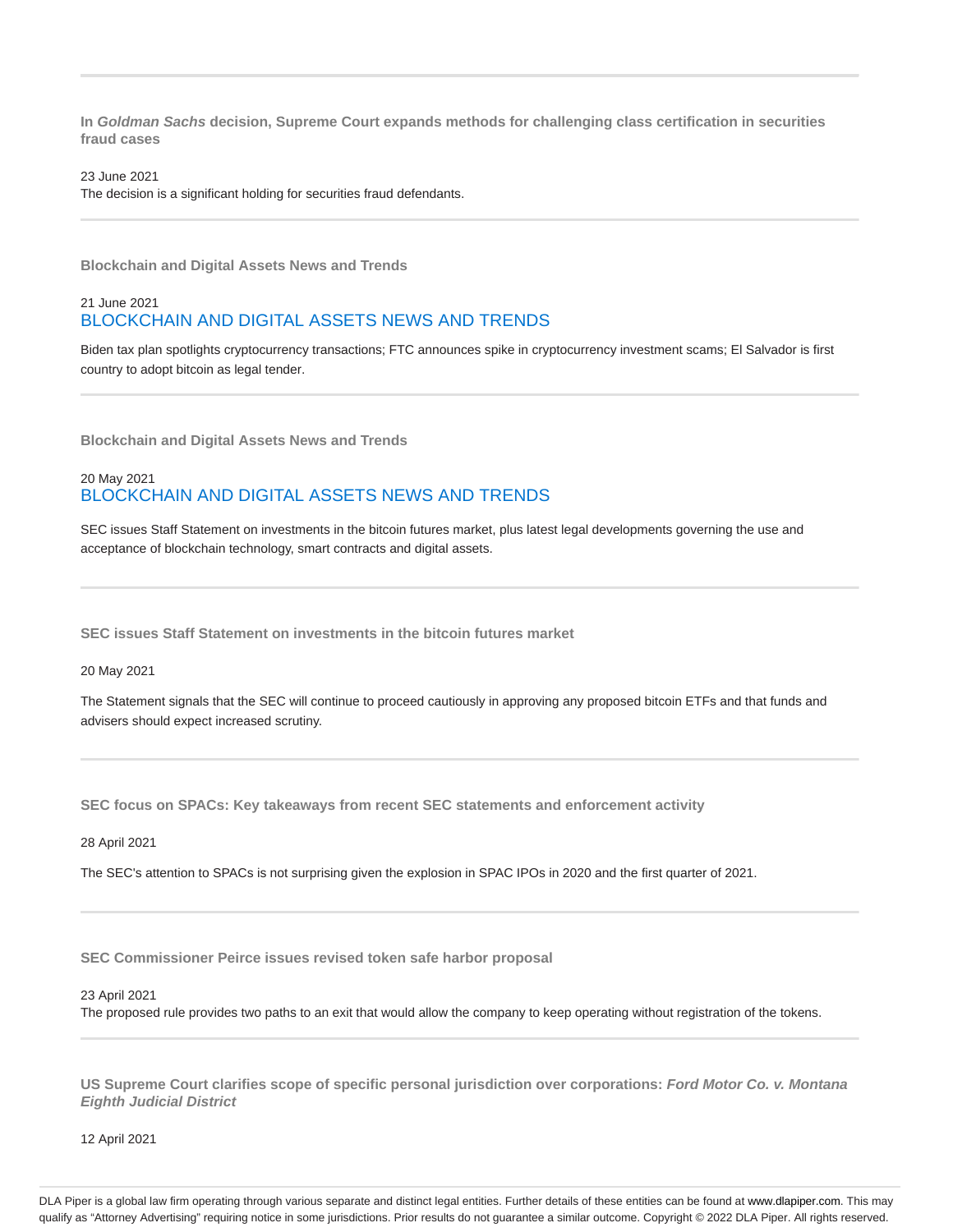**Understanding securities enforcement**

#### 7 April 2021

# Addressing the basics that matter in the course of a securities investigation.

**SEC interim final amendments signal stricter regulation on Chinese and other emerging market companies**

#### 29 March 2021

Under the new requirements, certain companies must establish that they are not owned or controlled by a foreign government entity and must disclose any foreign government influence.

**SEC Division of Examinations announces 2021 exam priorities**

9 March 2021

The priorities provide insight into the Division's risk-based approach to examinations and the areas it believes present potential risks to investors and the US capital markets.

**Expectations for white collar enforcement under the Biden Administration**

18 February 2021 Six key areas where the Biden Administration may focus its enforcement efforts.

**Defensible deletion: The proof is in the planning**

5 February 2021 A framework for making defensible deletion an attainable goal.

**Disputes, Issue 2**

#### 28 January 2021 **DISPUTES**

In this issue, we look at the split among the federal circuits over what it means to "exceed authorized access" in violation of the Computer Fraud and Abuse Act; the ways in which the federal courts apply the Supreme Court's recent limitations on equitable disgorgement; ways to mitigate liability risk in unauthorized financial transfers; considerations for employers as they develop policies regarding use of cannabis in their workforce; and the critical importance of escalation protocols in corporate whistleblower programs.

**Six months after Liu: The SEC and disgorgement**

28 January 2021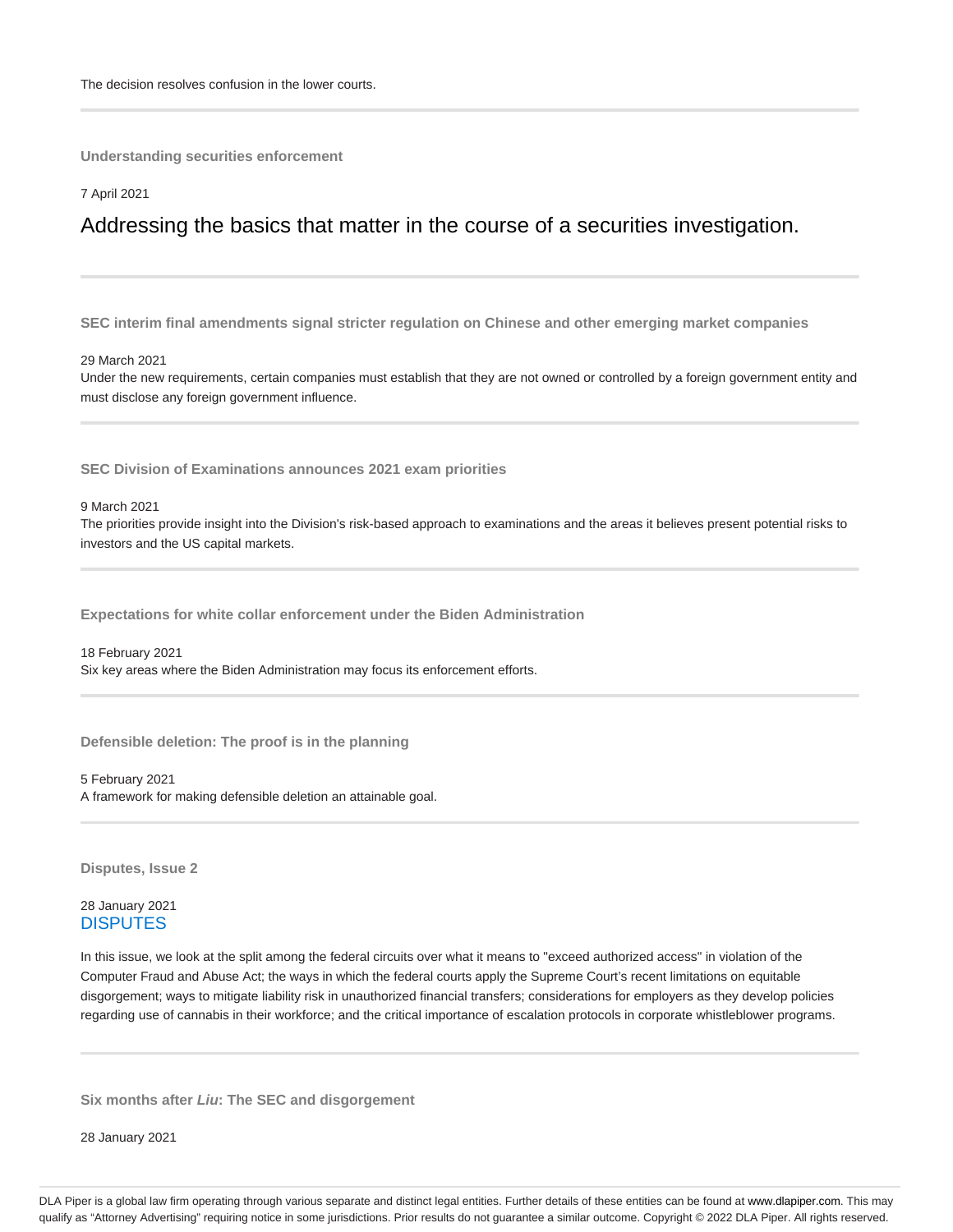**SEC invites comment on newly revealed 2011 proposal to conduct undercover investigations of criminal violations of securities laws**

20 January 2021

Such an undercover program could be a game changer, increasing criminal prosecutions of securities fraud.

**SCOTUS suggests expansive reach of "Bridgegate" ruling in directing Second Circuit to reconsider insider trading convictions**

14 January 2021

Yet another example of the Supreme Court's continuing effort to trim the government's overly expansive theories of criminal liability in certain cases under the federal fraud statutes.

**Congress expands SEC enforcement authority, broadens disgorgement powers and doubles statute of limitations periods**

6 January 2021 Buried deep in the annual defense bill is an important group of securities law amendments that strengthen the SEC's enforcement powers.

**SEC 2021 and beyond: What to expect**

7 December 2020 Some likely areas of SEC focus, from both the regulatory and enforcement perspectives, in 2021 and beyond.

**Blockchain and Digital Assets News and Trends**

23 November 2020 BLOCKCHAIN AND DIGITAL ASSETS NEWS AND TRENDS

IMF issues report on regulatory framework for CBDs and GSCs, SEC invites feedback on application of custody rule to digital assets.

**SEC roundtable highlights exam observations on Regulation Best Interest and Form CRS compliance**

29 October 2020 Key guidance discussed during the roundtable.

**Blockchain and Digital Assets News and Trends**

### 21 October 2020 BLOCKCHAIN AND DIGITAL ASSETS NEWS AND TRENDS

SDNY finds Kin token is a security; unpacking the DOJ's cryptocurrency guidance – plus latest legal, regulatory and case law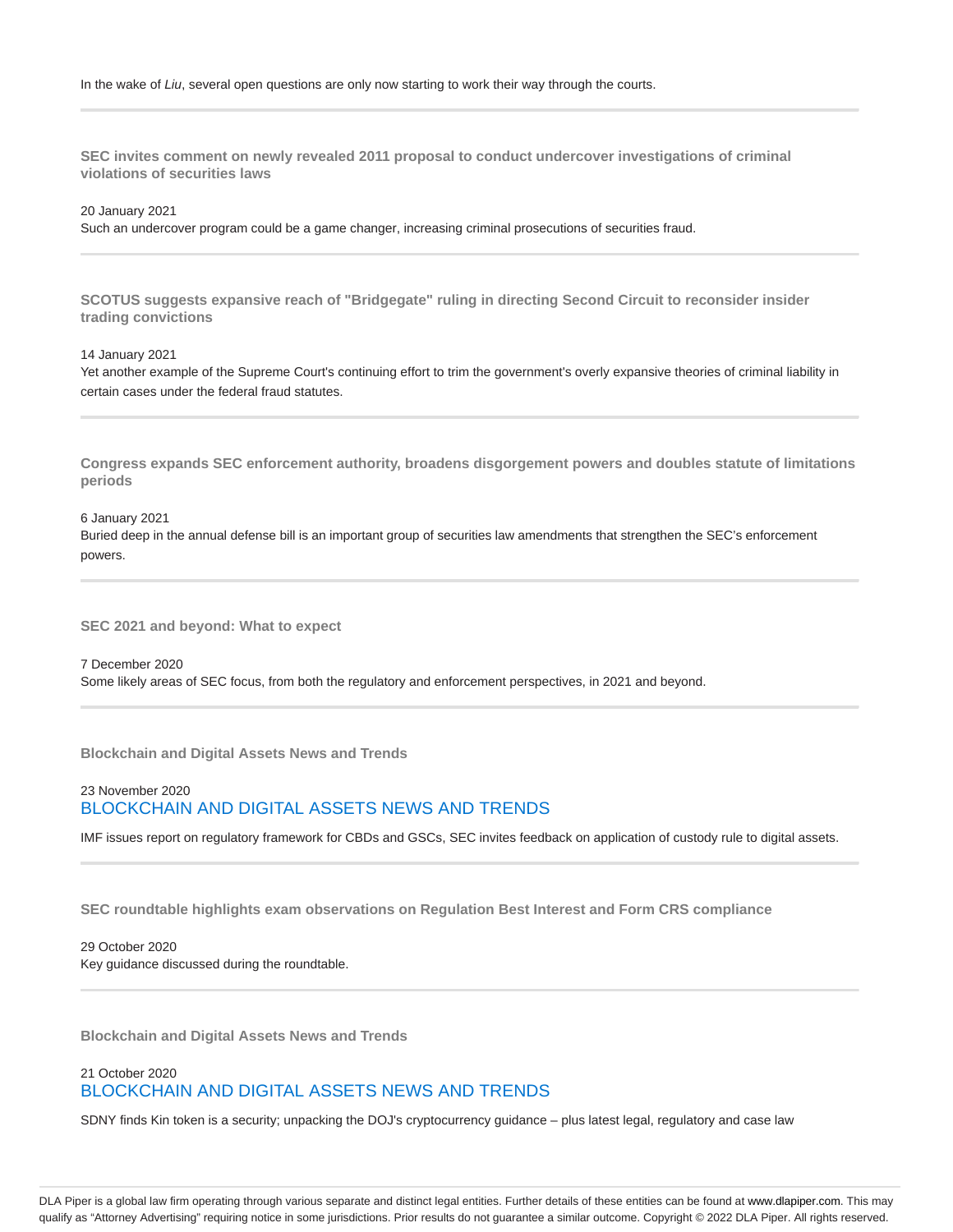**SEC wins summary judgment that Kin token is a security**

21 October 2020 The decision underscores that many of the proposed arguments that digital tokens are not securities will be unsuccessful.

**Unpacking the DOJ's cryptocurrency guidance: Enforcement priorities and industry implications**

15 October 2020 A warning to offshore cryptocurrency exchanges and other money services businesses operating outside of the reach of US authorities.

**California legislation and recent stockholder derivative suits push for more board diversity**

7 October 2020 California's latest diversity law follows a new wave of shareholder derivative actions attacking the lack of racial diversity in corporate leadership.

**SEC votes 3-2 to amend whistleblower rules**

1 October 2020 The amended rules include an updated definition of "whistleblower" and a requirement that submissions must be provided in writing.

**Blockchain and Digital Assets News and Trends**

# 23 September 2020 BLOCKCHAIN AND DIGITAL ASSETS NEWS AND TRENDS

The court finds that a valid arbitration agreement exists in the ongoing WAX tokens dispute – plus latest legal, regulatory and case law developments.

**Blockchain and Digital Assets News and Trends**

### 21 August 2020 BLOCKCHAIN AND DIGITAL ASSETS NEWS AND TRENDS

California appellate court affirms judgment for Coinbase in lawsuit over Bitcoin Gold – plus latest legal, regulatory and case law developments.

**Delaware Court of Chancery: "Internal affairs doctrine" bars stockholder from using California Corporations Code to inspect books and records of a Delaware corporation – four takeaways**

17 August 2020

Demonstrating the power of the internal affairs doctrine.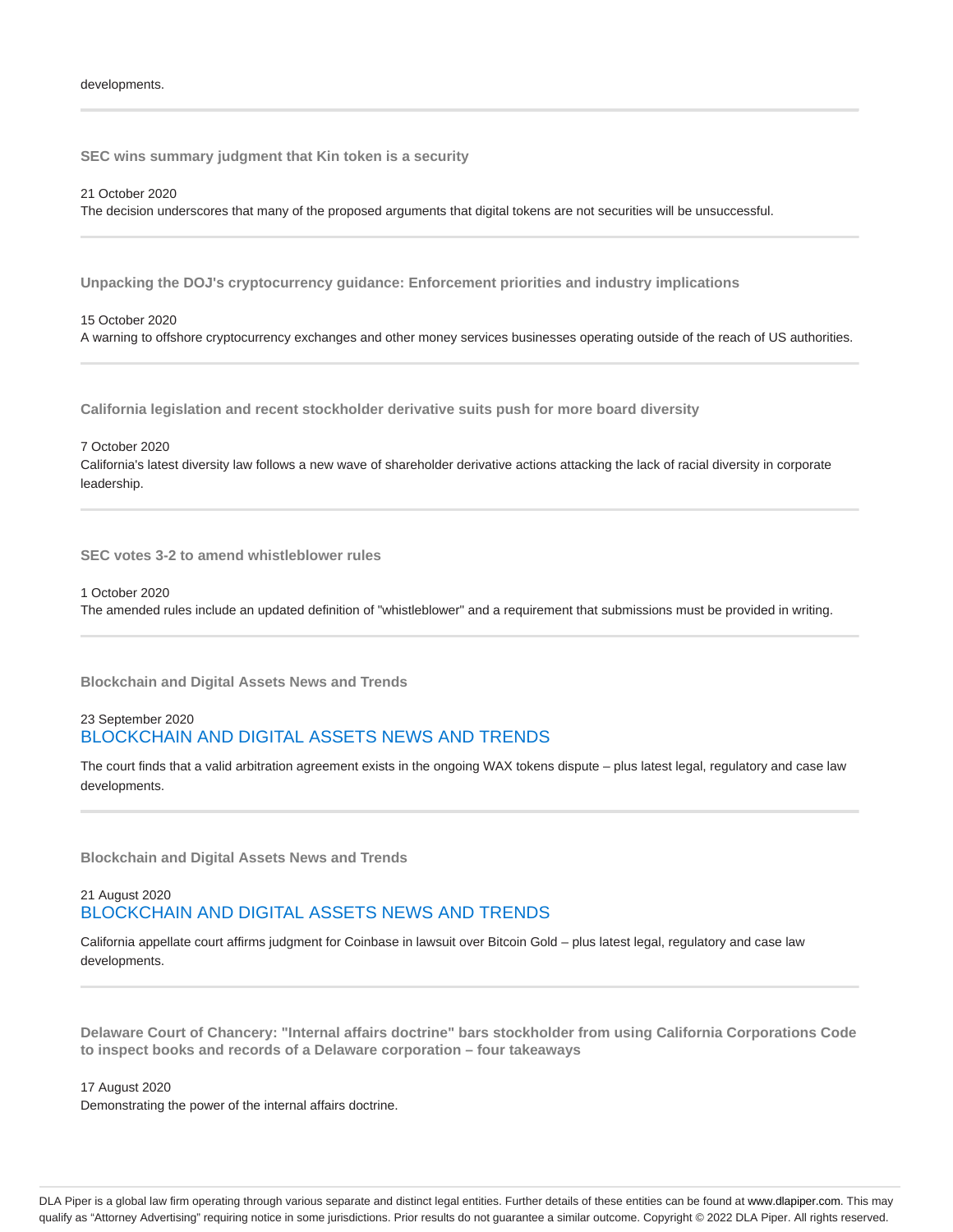**US moves forward on enhanced securities regulations focusing on Chinese companies**

#### 17 August 2020

Latest developments in US efforts to address the financial risks posed by emerging market companies.

**Rule 26(g) certification means more than guide and advise: Key takeaways**

#### 12 August 2020

Sanctions were imposed on an attorney for failing to properly oversee the client's discovery process.

**SEC announces Event and Emerging Risks Examination Team**

3 August 2020

The Event and Emerging Risks Examination Team will engage proactively with financial firms regarding current market events and emerging threats.

**National banks may provide cryptocurrency custody services – exchanges will soon face competition**

30 July 2020 The OCC issues Interpretive Letter #1170.

**Blockchain and Digital Assets News and Trends**

### 20 July 2020 BLOCKCHAIN AND DIGITAL ASSETS NEWS AND TRENDS

Court upholds New York AG's Martin Act authority to investigate virtual currency fraud – plus latest legal, regulatory and case law developments.

**FINRA issues guidance on private placement retail communications**

10 July 2020 RN 20-21 addresses third-party prepared materials, balanced presentations of risks and benefits and more.

**Supreme Court approves SEC disgorgement with limits**

#### 9 July 2020

The decision appears to be a victory for the SEC 's ability to obtain disgorgement, but the Court recognized limitations on equitable disgorgement which may offer defendants some potential relief.

**SEC issues risk alert on private fund abuses**

8 July 2020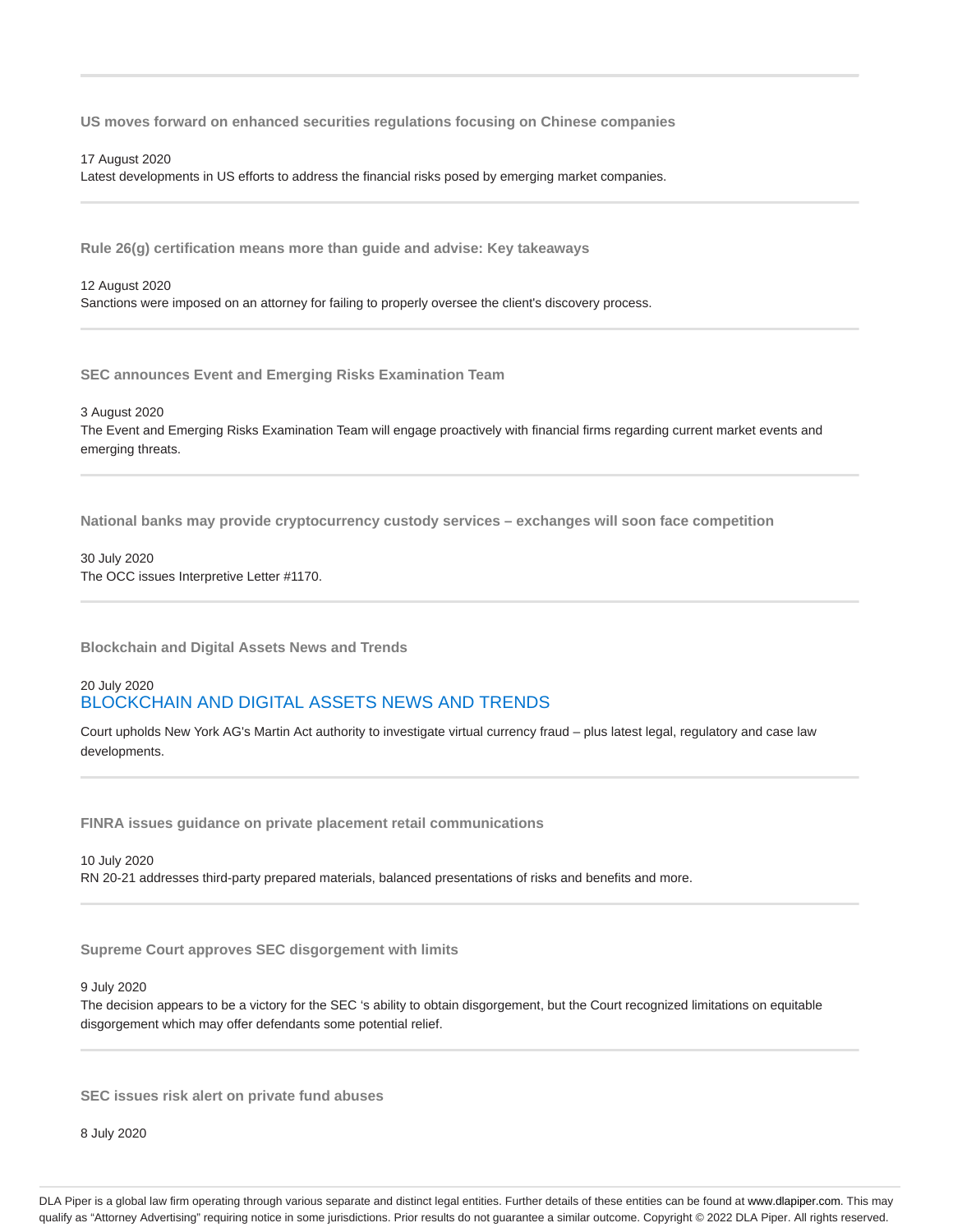**SEC report on tokens as securities: seven takeaways**

31 JUL 2017

Sneak peek: DAO Tokens are securities. Double-sneak peek: many tokens are securities.

**Second Circuit clarifies law of insider trading in reversing convictions of remote tippees**

#### 11 DEC 2014

The decision is likely to have implications for the type of insider trading prosecutions that are brought in the future and how the litigants will prosecute and defend those cases

**Dodd-Frank affects private companies too: practice points to note**

#### 3 DEC 2013

For private companies reviewing their governance structures in a post Dodd-Frank world, a capsule of the Act's relevant provisions

**CFTC approves final cross-border guidance of the swap provisions of the Dodd-Frank Act**

#### 12 JUL 2013

The Final Guidance aims to set forth the CFTC's policy on the application of the swap provisions of the Commodities Exchange Act to cross-border activities

**European Commission and CFTC announce a path forward on cross-border regulation of OTC derivatives**

### 11 JUL 2013 A high-level joint understanding

**Growing whistleblower activity calls for close employer attention to retaliation issues**

7 MAY 2013 Careful consideration must precede adverse action against purported whistleblowers

**SEC's whistleblower report reveals surprising volume of tips from foreign countries**

30 Nov 2011

The US Securities and Exchange Commission has issued its Annual Report on the Dodd-Frank Whistleblower Program.

**SEC, CFTC approve new Dodd-Frank rule requiring many hedge fund advisers to report detailed information**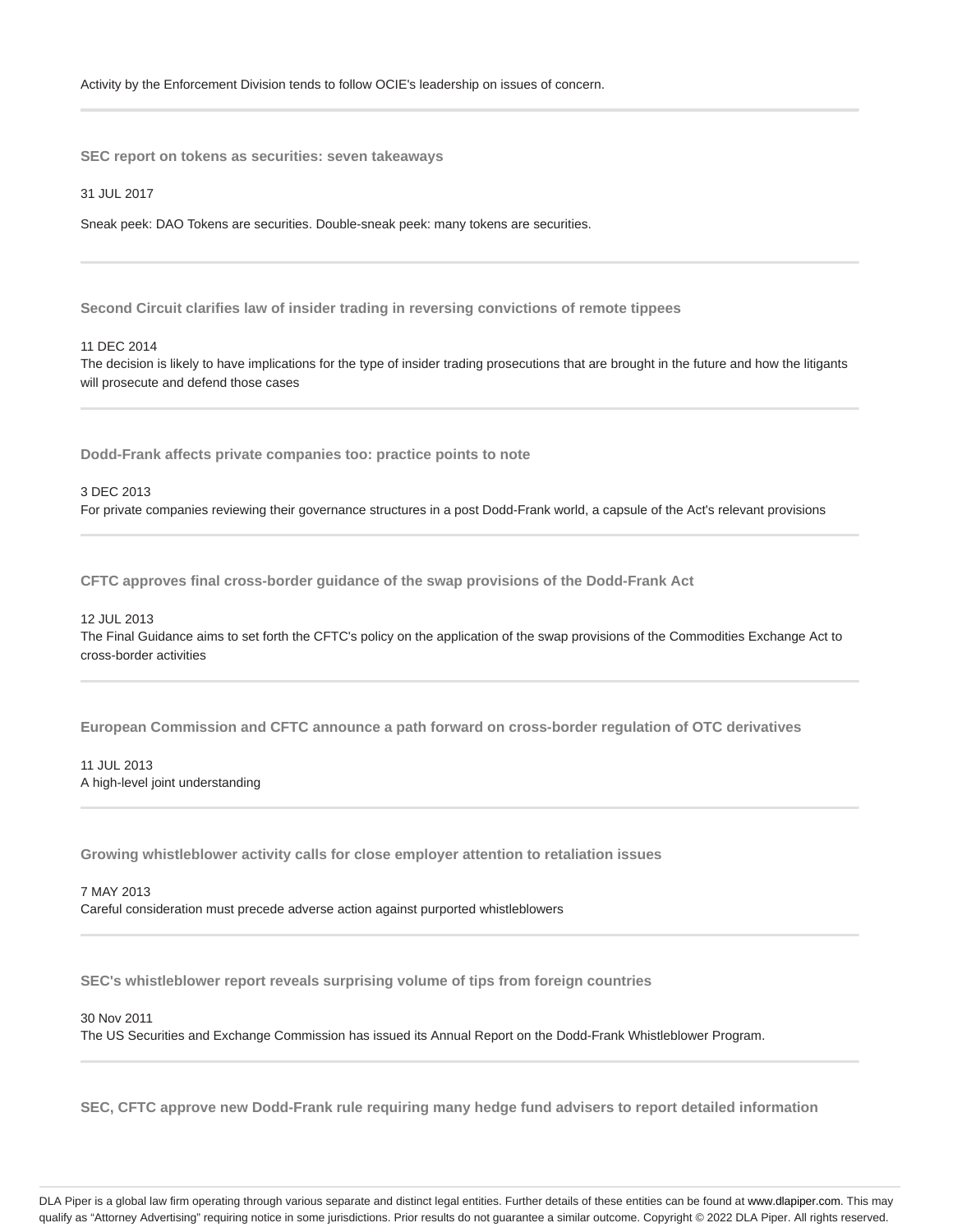#### 3 Nov 2011

The regulatory tide continues to roll a year after President Barack Obama signed into law the Dodd-Frank Wall Street Reform and Consumer Protection Act. This past week, the SEC and CFTC jointly adopted a rule that will require many hedge fund advisers to complete a new form that discloses detailed information about their funds' holdings and investments to federal regulators.

**With even tougher SEC scrutiny imminent, can a mock examination help you prevail?**

7 Sep 2011

**Responding to the SEC's final whistleblower bounty rules**

2 Jun 2011

**Federal Reserve issues proposed rule on debit interchange fees and network restrictions**

17 Dec 2010

**Will proposed SEC whistleblower rules prevent the undermining of corporate compliance programs?**

9 Nov 2010

**Dodd-Frank Act: regulators to take center stage in wake of sweeping financial services legislation**

21 Jul 2010

**Senator Dodd introduces revised financial services reform bill**

18 Mar 2010

# **Events**

# **Previous**

**Emerging litigation risks involving SPACs**

20 May 2021 | 10:00 - 11:00 PT **Webinar** 

### **NEWS**